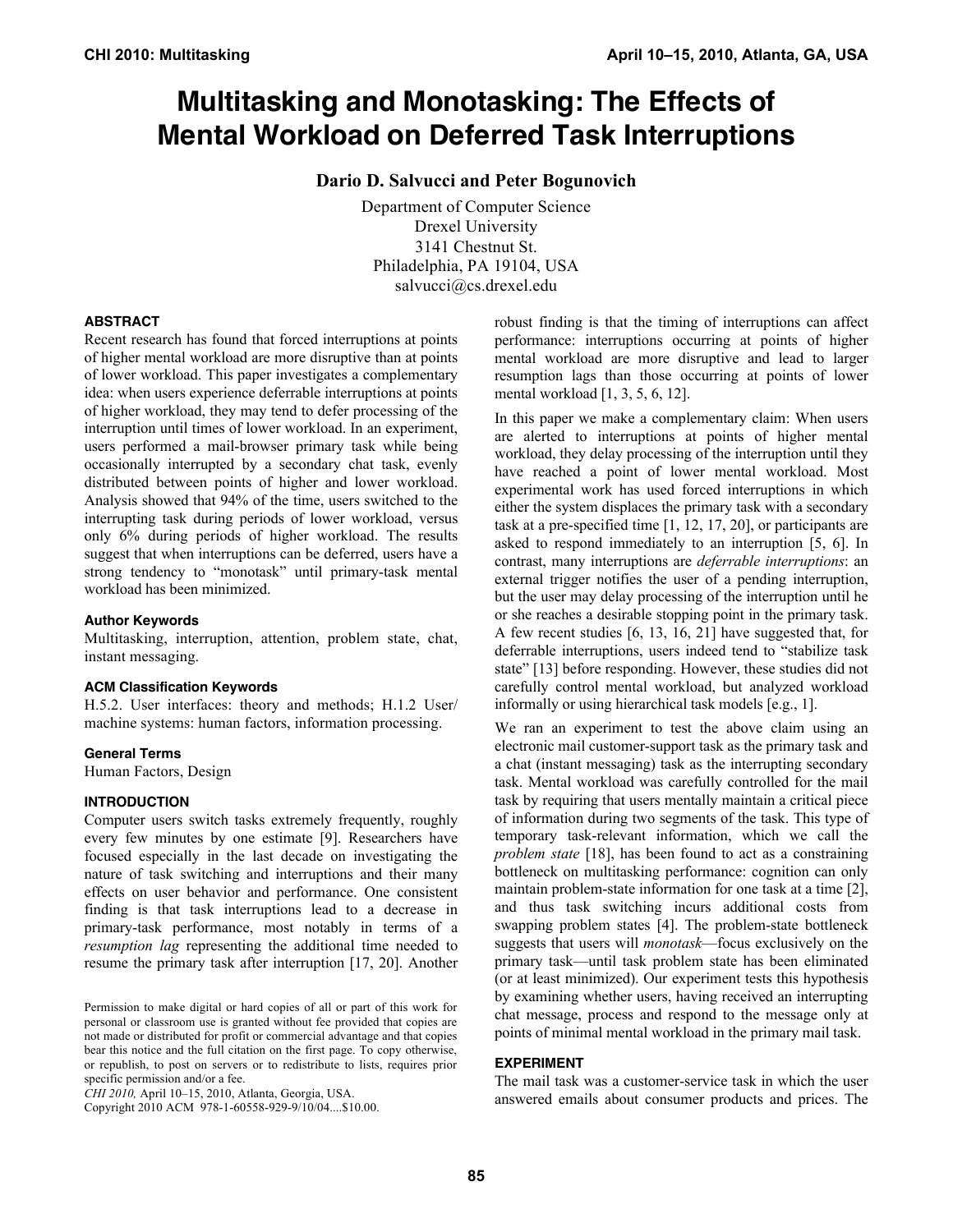

**Figure 1: Screen shots of the mail, browser, and chat windows. (Note: In the experiment, these windows were sized and positioned to overlap to a large degree, forcing the user to switch between windows and thus recording these task-switching actions.)**

mail and other system windows are shown in Figure 1. The user first selected and read an email, each of which asks for the price of a particular product. The products were generated using real manufacturers with fictitious model numbers comprising one letter and two digits (e.g., "Canon H-44," "Sony M-76"). To find the price of a product, the user switched to a browser window and clicked on (1) the manufacturer, and then (2) the model number. With the price shown on the resulting browser page, the user pressed a button on the mail interface to reply to the email, opening a message composition window. The user then typed the price and clicked a button to send the message. Finally, the user dragged the replied-to email to an archive folder.

The manipulation of mental workload was incorporated into the mail task by requiring the maintenance of temporary information, or *problem state*, during certain stages of the task. After reading the email product information, the user had to remember this information while finding the price in the browser. (Users were instructed not to use copy/paste.) Then, after reading the price, the user had to remember this price while initiating

and typing out the response email. The basic steps of the mail task are shown in Figure 2 (discussed further in the next section). The steps depicted as white ovals indicate points at which there is no problem state; for example, the user did not need to remember information to select an email, but only needed to read and maintain product information before proceeding to the next step. Thus, these steps represent points at which a user-delayed interruption would be more likely. In contrast, the steps depicted as gray ovals indicate points at which information did need to be maintained, making user-delayed interruption less likely.

The chat task was based on a standard messaging interface in which messages were shown sequentially, shown in Figure 1. Occasionally, a system-generated prompt message would arrive in the chat application. The messages asked a question about whether the user had seen a film (randomly selected from the 5 Academy Award Best Picture nominees from the past 10 years). Half of the time, a follow-up question asked whether the user liked or would like to see "it"—that is, the user had to recall what film was mentioned in the last message, and this last message was not visible



**Figure 2: The most common sequence of steps in the mail task (upper sequence), and two alternate sequences (A1 and A2). Steps depicted in gray require maintenance of problem state; steps depicted in white do not.**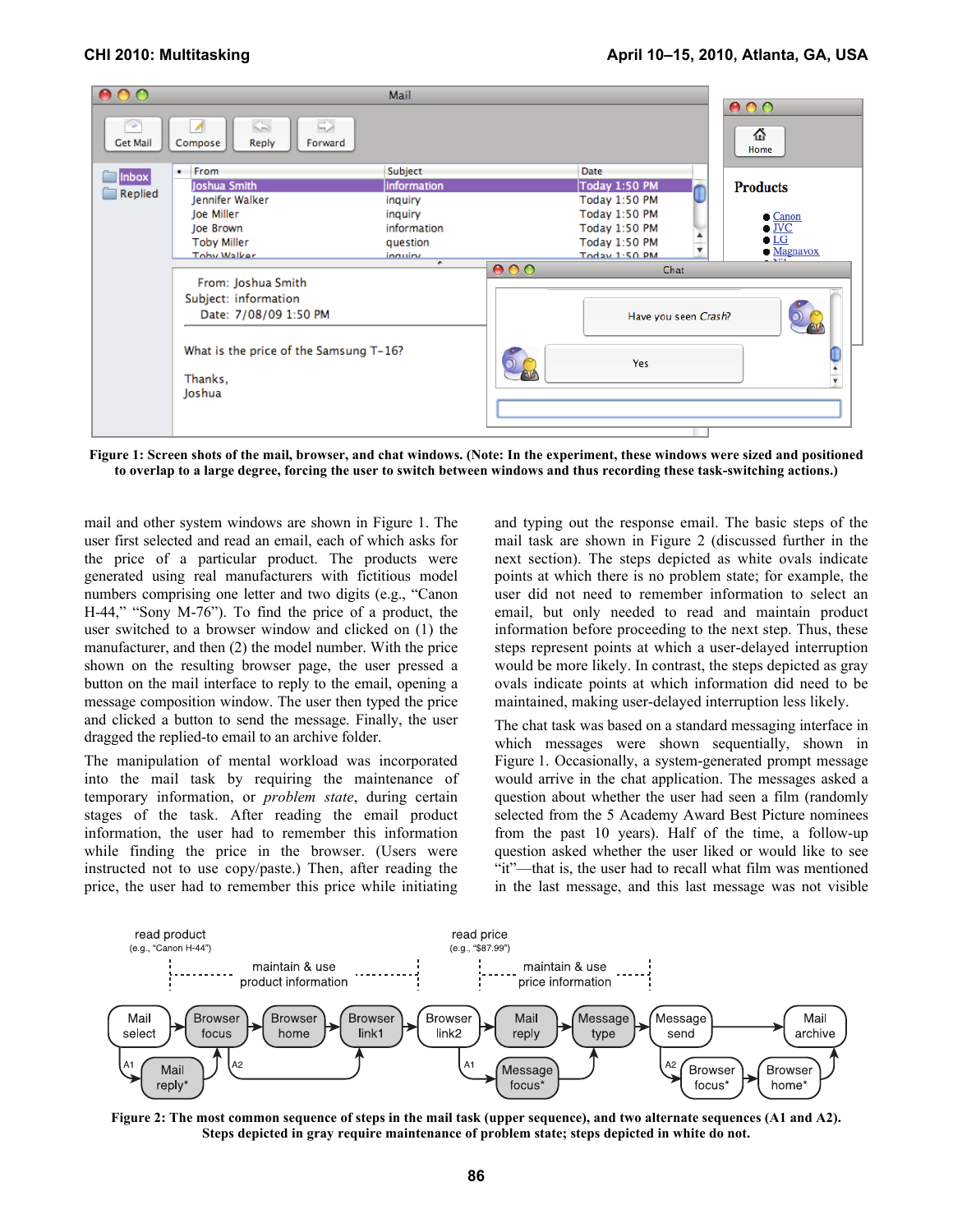

**Figure 3: Number of switches to the chat task after a given mail-task event. Note that the vast majority of task switches occurred when problem-state information did not need to be maintained (shown in white).**

(though the user could scroll up to see it); thus, the chat task had its own problem-state information (the current film being discussed) which could potentially interfere with the mail task. When a prompt message arrived, the chat interface alerted the user to the message by generating an audible alert and coloring the background of the chat window yellow. Users were instructed to respond to the chat message as soon as they felt comfortable. To respond to the message, the user had to switch to the chat window (the message content was not visible otherwise) and enter "yes" or "no" in response to the question.

The overall task environment was coded in Java Swing to emulate the standard Macintosh applications. All user events (namely mouse actions and keystrokes) were logged by the system. An important aspect of the overall task was that the windows were sized and positioned to overlap to a very large degree. Thus, the user could not see the relevant content of any window unless he or she actively switched to that window by clicking on it; this constraint was necessary to ensure that the system could log switches between tasks, including switches to the chat window to read a chat message, and switches between the mail and browser windows.

## **Procedure**

After being introduced to both tasks, participants performed trials of the mail task and were occasionally interrupted by a chat prompt message. Each trial of the mail task involved responding to a single mail message, including lookup of the product price, sending the response email, and moving the original mail to the archive folder. During each trial, a chat prompt was generated at a pseudo-random point in the trial: the system tracked the user's events during the trial and, after one of eight different events, triggered a chat prompt 50-200 ms after the event—to avoid tying the prompt directly to the event but also to make it unlikely that the user could generate another event before the prompt. The experiment concluded when participants answered chat prompts for all 50 films.

### **Participants**

A total of 20 users (7 female and 13 male) participated in the study. One (female) participant exhibited a radically different behavioral pattern than the other participants and was excluded in the data aggregation below.

## **RESULTS**

We first analyzed behaviors in the mail task alone to understand the sequences of events by which users performed the task. After informal analysis of the recorded protocols, we performed an analysis of the transitions between all events. The main sequence shown as the upper sequence in Figure 2 was found to be the dominant behavior (roughly 80% of mail trials). Users also exhibited two common alternate strategies: clicking "Reply" immediately after reading an email to begin blank response email before browsing for product information (labeled A1 in the figure), and resetting the browser to the home page after sending the response email rather than before browsing (A2).

Using the events found in the sequence analysis, we computed the number of times users switched to the chat task after each mail event. The results are shown in Figure 3, using the same event coloring as Figure 2—events shown in white indicate points of lower mental workload, whereas those in gray indicate points of higher mental workload. As is evident in the figure, users exhibited a strong tendency to switch tasks at points of lower workload (white events). For example, the most task switches occurred after the final event of a trial (Mail archive), and the second-most after selection of the next email (Mail select); at both points, the user did not need to remember problem state for the next step. The last four columns show that users also tended to switch tasks after the response email had been sent, again all points during which no information needed to be remembered. In the middle of the trial, the largest number of task switches occurred after the Browser-link2 event: after clicking this second link, the price information was easily readable on the browser